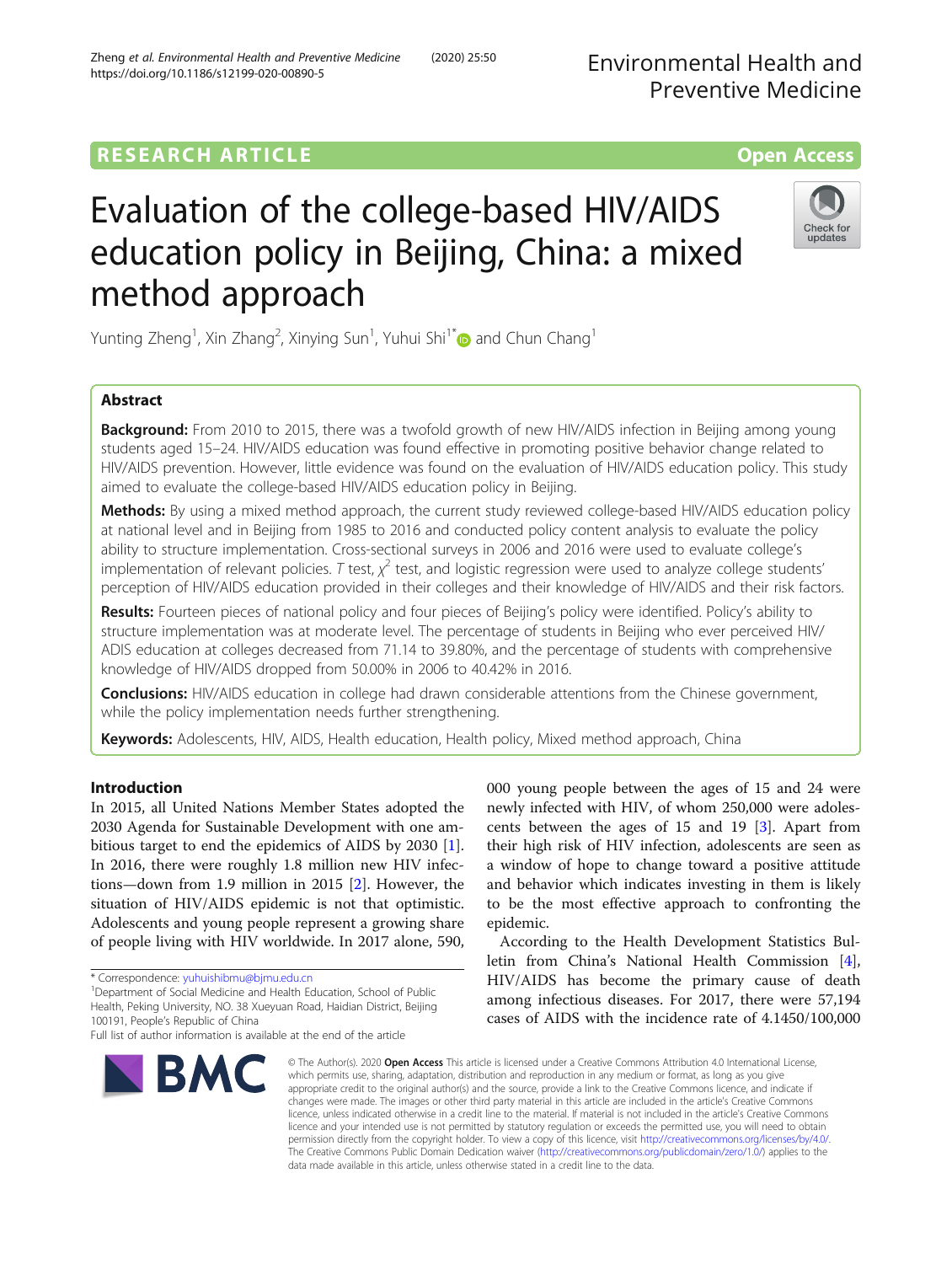and the mortality rate of 1.1053/100,000. China's 13th 5 year action plan for the prevention and control of AIDS [[5\]](#page-8-0) pointed out that sexual transmission had become the major transmission of HIV and there was a modest growth in the number of young students infected with HIV. A study used the spatial analysis to reveal the HIV/ AIDS epidemic in China during 2005–2012 showed that there was a marked geographic variation of HIV infection among young people, and Beijing was identified as one of the HIV infection clustered areas [[6](#page-8-0)]. From 2010 to 2015, there was a twofold growth of new HIV/AIDS infection in Beijing among young students aged 15–24 from 2.16 to 4.27% [\[7](#page-8-0)].

In response to the HIV/AIDS epidemic, there is sufficiently strong evidence of the effectiveness of HIV/AIDS interventions in educational settings, particularly through HIV/AIDS education interventions [\[8](#page-8-0)]. A review of school-based HIV interventions conducted in 2006 revealed that curriculum-based interventions incorporating key characteristics and led by adults had the strongest evidence of effectiveness and showed positive reports of behavior change [\[9](#page-8-0)].

Therefore, it is of great importance to understand the implementation of policies on college-based HIV/AIDS health education than to provide references for future policy development so as to achieve the SDG3.3 of ending the epidemics of AIDS by 2030. By using a mixed method approach, this study aimed to review the Chinese government's college-based policy on HIV/AIDS health education, to analyze the ability of policy to structure implementation, and to evaluate perceived and actual policy outputs among adolescent college students in Beijing by comparing two cross-sectional survey in 2006 and 2016, respectively.

# Materials and methods

This study employed a mixed method approach using the Framework of the Implementation of Public Policy [[10\]](#page-8-0). It analyzed the ability of college-based HIV/AIDS health education policy to structure implementation and the target group-adolescent college students' perceived impact of policy outputs and the actual impacts of policy outputs.

# Policy search

College-based HIV/AIDS education policies were searched through websites of following Chinese government website:

- State Council, <http://english.gov.cn/policies>
- National Health & Family Planning Commission (NHFPC), <http://en.nhfpc.gov.cn/>
- Ministry of Education, <http://en.moe.gov.cn/>
- Beijing government, <http://www.ebeijing.gov.cn/>
- Beijing Municipal Education Commission, [http://jw.](http://jw.beijing.gov.cn/) [beijing.gov.cn/](http://jw.beijing.gov.cn/)
- Beijing Municipal Commission of Health and Family Planning, <http://wjw.beijing.gov.cn/english/>

# Policy inclusion and exclusion criteria

This study used a modified PICOT (Population, Intervention, Comparison, Outcome, and Time) format [[11](#page-8-0)] to summarize the inclusion criteria of policy review by replacing the Comparison with the Setting. The inclusion criteria of policy review were described as below:

- Population: college students
- Intervention: HIV/AIDS health education<br>• Setting: colleges in People's Republic of Cl
- Setting: colleges in People's Republic of China
- Outcome: national policy + policy in Beijing
- Time period: 1985–2016

Exclusion criteria were structured using the same format:

- Population: non-college students
- Intervention: health education irrelevant to HIV/ AIDS;
- HIV/AIDS interventions without health education • Setting: non-college settings
- Outcome: policy not at the national level and not in Beijing
- Time period: out of the timeframe 1985–2016

# Policy content analysis

Based on the variables of the Statute Coherently Structures of Implementation proposed by the Framework of the Implementation of Public Policy [[10](#page-8-0)], this study designed the policy content checklist through formal discussion in our research group to describe the ability of health education policy to structure implementation from the following aspects:

- (1) Incorporation of adequate causal theory
- (2) Unambiguous policy directives
- (3) Sufficient resources
- (4) Integration within and among implementation institutions
- (5) Monitoring and evaluation

The structure ability of policy was reviewed by two independent researchers, and discrepancies were discussed until agreements were reached.

# Cross-sectional surveys

The current study used data from two cross-sectional surveys in 2006 and 2016, respectively, to evaluate the target group-adolescent college students' perceived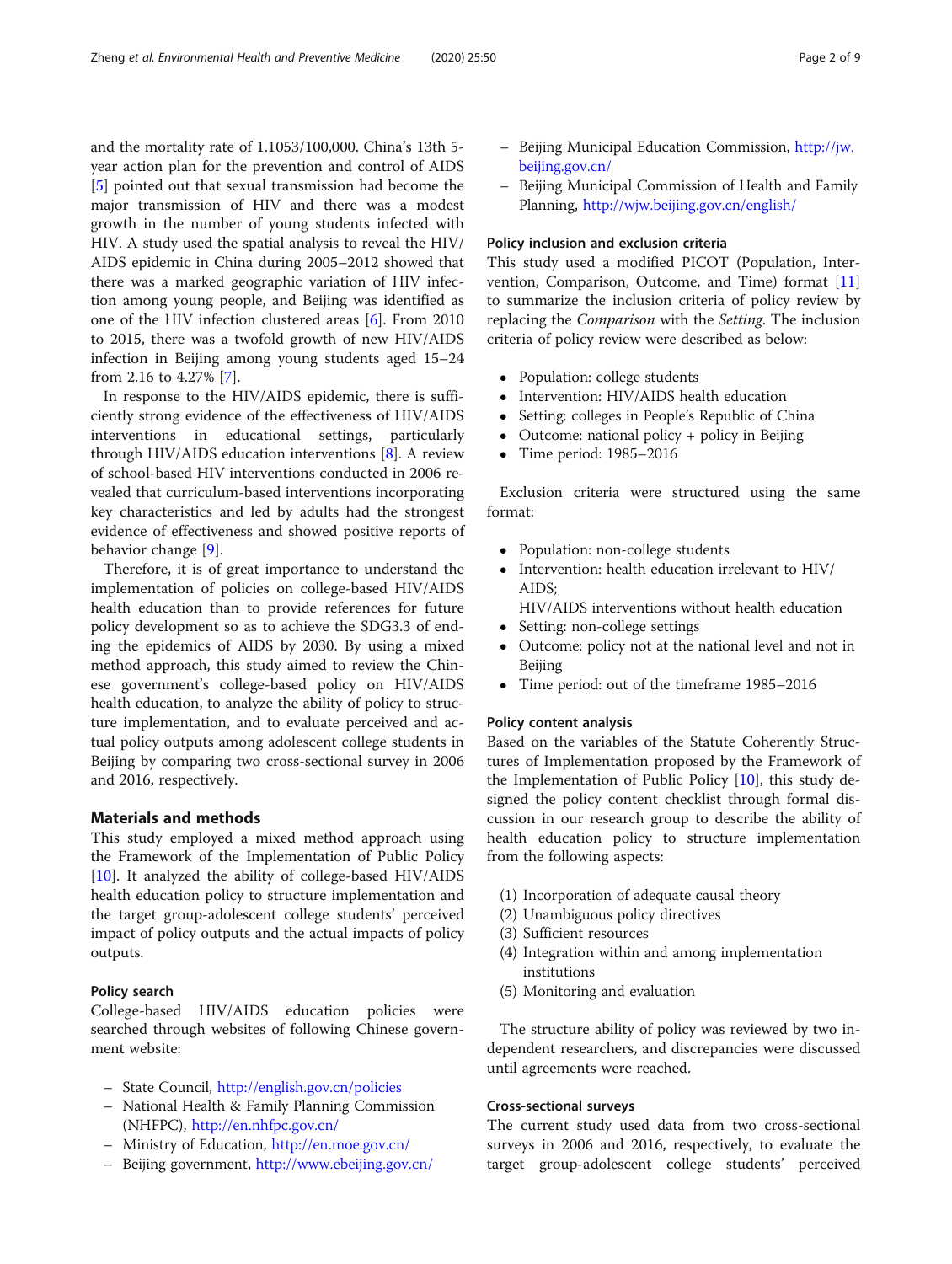impact of policy outputs and the actual impacts of policy outputs. Respondents included freshmen and sophomores as of 2006 and 2016 who registered at colleges in Beijing, People's Republic of China. The 2006 data was selected from the subset of the Research on Health Education and Behavioral Intervention for HIV/AIDS Prevention among College Students funded by the Ministry of Health (MOH) of the People's Republic of China, with respondents who were first-year and second-year students registered at colleges located in Beijing. The 2016 data were obtained from the survey using the same original questionnaire as the 2006 study—Questionnaire on AIDS Prevention Knowledge and Ability of College Students [\[12](#page-8-0)]. For reliability test, 70% of questions in the questionnaire reached over 0.4 for the Spearman rank correlation coefficient. For validity test, most of the questions reached over 0.6 for the Cronbach α coefficient.

# **Measurement**

Socio-demographic characteristics such as age, gender, and major were measured. For dependent variables, two sets of questions were asked. The first set of questions included the following:

- (1) Have your affiliated colleges ever conduct HIV/ AIDS health education?
- (2) If yes in (1), HIV/AIDS health education was conducted by which department(s) in your college?
- (3) If yes in (1), what are the main means of HIV/AIDS health education in your colleges?

This study used "perceived HIV/AIDS health education" throughout the article to define HIV/AIDS health education conducted in the college which is aware by the students as measured by the first set of questions.

The second set of questions was designed to assess college students' comprehensive knowledge of the essential facts about HIV transmission using UNGASS (United Nations General Assembly Special Session on HIV and AIDS) indicators (UNAIDS, 2009). The higher the score achieved, the better command of their knowledge.

- (1) Can the risk of HIV transmission be reduced by having sex with only one faithful, uninfected partner?
- (2) Can the risk of HIV transmission be reduced by using condoms?
- (3) Can a healthy-looking person have HIV?
- (4) Can a person get HIV from mosquito bites?
- (5) Can a person get HIV by sharing a meal with someone who is infected?

# Statistical analysis

All statistical analyses were performed using SPSS13©. The sample was described using frequency counts and percentages for categorical variables and means and standard deviations (SD) for continuous variables. T test,  $\chi^2$  test, and logistic regression were used to analyze college students' perception of HIV/AIDS education provided in their colleges and their knowledge of HIV/AIDS and their risk factors. For logistic analysis, study year, gender, and major were independent variables in the analysis of students' perceived HIV/AIDS health education. While for the analysis of correctly answering UNGASS questions, study year, gender, major, and HIV/ AIDS health education before college and at college were independent variables. A P value of less than 0.05 (two-tailed) was considered statistically significant.

# Results

In total, 14 pieces of national policy and 4 pieces of Beijing's policy on college-based HIV/AIDS health education among college students were identified (Tables [1](#page-3-0) and [2](#page-4-0)). The first piece of national policy on college-based HIV/ AIDS health education was issued in 1998 and followed by the first Beijing's policy in 2002. There was a 1-year's lag of issuing municipal policy in Beijing after the national policy. The pre-2006 period witnessed the introduction of more than 60% of relevant policies. Numbers of policies introduced by each year peaked at 3 in both 2001 and 2004.

# Ability of policy structure implementation

To evaluate the structure ability of policy reviewed, a grading system of 5 categories was developed (see Table A1 in [Appendix\)](#page-7-0). For each component of policy ability to structure implementation, a grade (high, moderate, low, very low, or unclear) was assigned based on the evaluation of relevant policy content using the criteria pre-defined by the study group. Evaluation of national policy's ability to structure implementation was summarized in Table [1](#page-3-0). In general, national policy's structure ability in the incorporation of adequate causal theory and the unambiguous policy directives were comparatively higher than other components, especially than the resource availability and the integration between actors. National policy's structure ability in the monitoring and evaluation remained at a moderate level. Similar trends were identified in the review of Beijing's policy (Table [2](#page-4-0)).

# Policy evolution

China's first national policy on HIV/AIDS was issued by four ministries in 1998 (doc-2 November 12, 1998). This medium- and long-term plan and its following implementation guidance in 2001 (doc-2 January 5, 2001) together established China's HIV/AIDS prevention and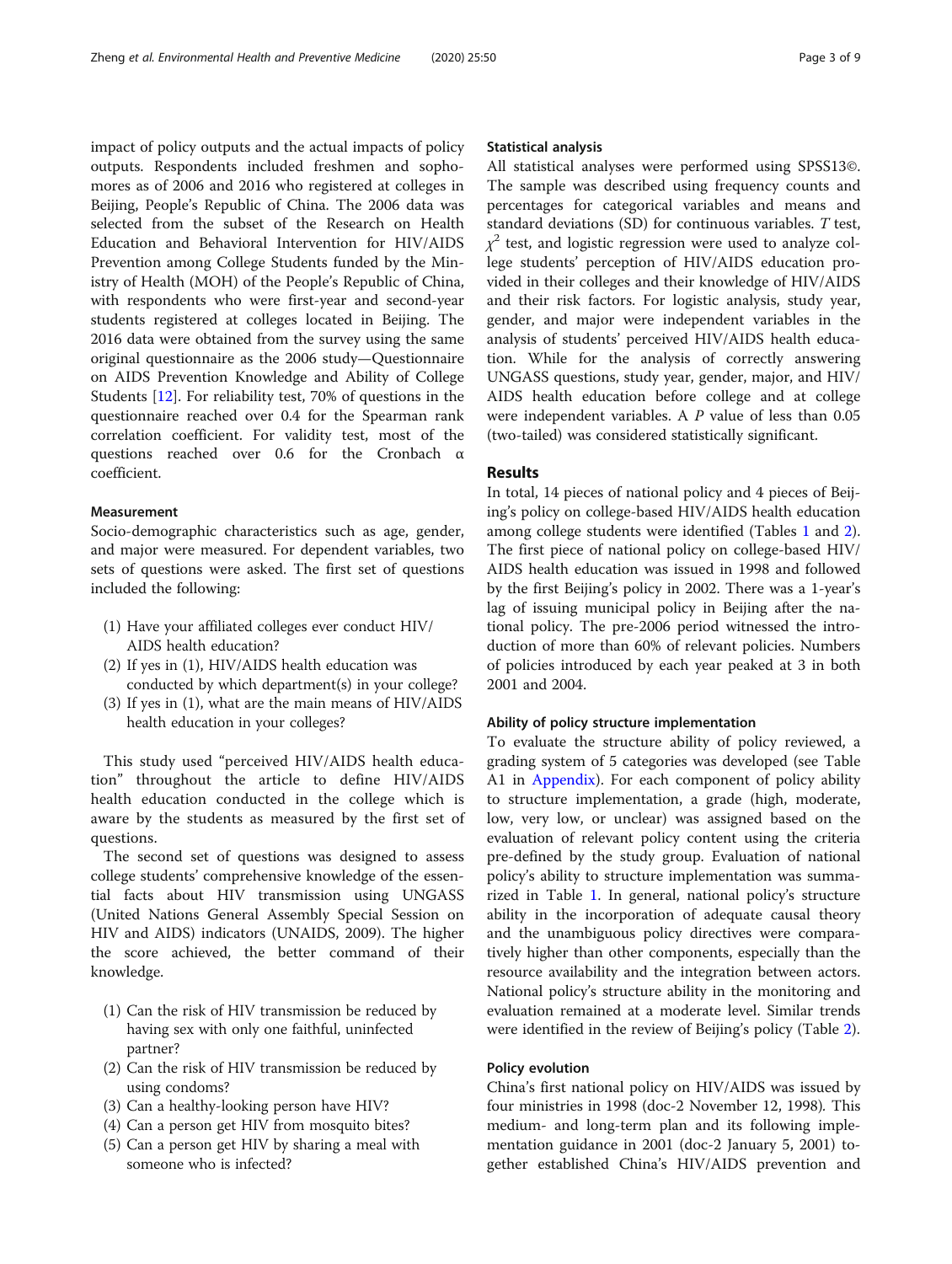| Code     | Issue date Title            |                                                                                                                                                                     | Issue body                                          | of adequate<br>causal theory | Incorporation Unambiguous Resources<br>policy<br>directives | availability between | Integration M&E<br>actors |   |
|----------|-----------------------------|---------------------------------------------------------------------------------------------------------------------------------------------------------------------|-----------------------------------------------------|------------------------------|-------------------------------------------------------------|----------------------|---------------------------|---|
| Doc-1    | November<br>12, 1998        | China's medium- and long-term plan for the<br>prevention and control of AIDS (1998-2010)                                                                            | MOH, SDPC,<br>MOST, MOF                             | a                            | a                                                           | $\mathsf{b}$         | d                         | C |
| Doc-2    | January 5,<br>2001          | A notice on implementation guidance for<br>China's medium and long term plan for the<br>prevention and control of AIDS (1998-2010)                                  | MOH, SDOC,<br>MOST, MOE,<br>MOPS, MOJ,<br>MOF, NRTA | a                            | a                                                           | b                    | b                         | a |
| Doc-3    | May 25,<br>2001             | China's action plan for the prevention and<br>control of AIDS (2001-2005)                                                                                           | GOSC                                                | a                            | a                                                           | d                    | $\mathsf{b}$              | a |
| Doc-4    | October<br>10, 2001         | Ministry of Education's opinion to carry out<br>and implement the China's action plan for<br>the prevention and control of AIDS<br>$(2001 - 2005)$                  | <b>MOE</b>                                          | a                            | a                                                           | a                    | b                         |   |
| Doc-5    | May 18,<br>2002             | A notice on strengthening schools' AIDS<br>prevention efforts                                                                                                       | MOE, MOH                                            | a                            | a                                                           | b                    | b                         | d |
| Doc-6    | March 16,<br>2004           | State Council's notice on effectively<br>strengthening the work of AIDS prevention<br>and treatment                                                                 | State Council                                       | $\mathsf{h}$                 | $\mathsf{C}$                                                | $\mathsf{h}$         | $\mathsf{b}$              | a |
| Doc-7    | April 15,<br>2004           | National AIDS prevention and treatment<br>publicity and education work guidance<br>program(2004-2008)                                                               | <b>SCAWC</b>                                        | a                            | a                                                           | b                    | b                         | b |
| Doc-8    | May 19,<br>2004             | Ministry of Education's opinion to carry out<br>and implement the State Council's notice<br>on earnestly strengthening the work of AIDS<br>prevention and treatment | <b>MOE</b>                                          | a                            | a                                                           | a                    | a                         | a |
| Doc-9    | January 29,<br>2006         | Regulation on AIDS prevention and<br>treatment                                                                                                                      | State Council a                                     |                              | a                                                           | $\mathsf{C}$         | $\mathsf{b}$              | a |
|          | Doc-10 February<br>27, 2006 | China's action plan for the prevention<br>and treatment of AIDS (2006-2010)                                                                                         | GOSC                                                | a                            | a                                                           | $\mathsf C$          | $\mathsf{C}$              | a |
| $Doc-11$ | December<br>31, 2010        | State Council's notice on further<br>strengthening the work of AIDS prevention<br>and treatment                                                                     | State Council                                       | a                            | a                                                           | C                    | d                         |   |
|          | Doc-12 May 11,<br>2011      | Ministry of Education and Ministry of<br>Health's opinion on further strengthening<br>the prevention of AIDS in schools                                             | MOE, MOH                                            | a                            | a                                                           | a                    | $\subset$                 | a |
|          | 2012                        | Doc-13 January 13, China's 12th 5-year action plan for the pre-<br>vention and control of AIDS                                                                      | GOSC                                                | a                            | a                                                           | C                    | C                         | a |
|          | Doc-14 July 15,<br>2015     | A notice on establishing an epidemic<br>notification system to further strengthen<br>HIV prevention and control in schools                                          | GOHFPC,<br><b>GOMOE</b>                             | a                            | a                                                           | a                    | a                         | a |

#### <span id="page-3-0"></span>Table 1 Policy structure ability of national HIV/AIDS health education policy

MOH Ministry of Health, SDPC State Development Planning Commission, MOST Ministry of Science and Technology, MOF Ministry of Finance. MOPS Ministry of Public Security, MOJ Ministry of Justice, NRTA National Radio and Television Administration, GOSC: General Office of the State Council, SCAWC State Council AIDS Working Committee, GOHFPC General Office of the Health and Family Planning Commission, GOMOE General Office of the Ministry of Education a represents high, <sup>b</sup> represents moderate, <sup>c</sup> represents low, <sup>d</sup> represents very l

control system including college-based HIV/AIDS health education. In 2001, the State Council issued the first national 5-year action plan on HIV/AIDS health education among college students (doc-3 May 25, 2001), followed consistently by the other two 5-year action plans on HIV/ADIS prevention in 2006 (doc-10 February 27, 2006) and 2012 (doc-13 January 13, 2012), requiring institutions of higher learning to distribute health education prescriptions and publicity materials on HIV/AIDS prevention and to set up lectures on the same topic to freshmen. Following the first national 5-year action plan,

the Ministry of Education (MOE) issued an opinion in the same year to carry out and implement the action plan, suggesting institutions of higher learning to set up lectures or use health education classes to educate students on HIV/AIDS prevention (doc-4 October 10, 2001). Next year, the MOE together with the MOH issued a notice on strengthening schools' HIV/AIDS prevention efforts, which specified the education sector should include HIV/AIDS prevention into the school's integral working plan and implement the teaching content and time of HIV/AIDS prevention education in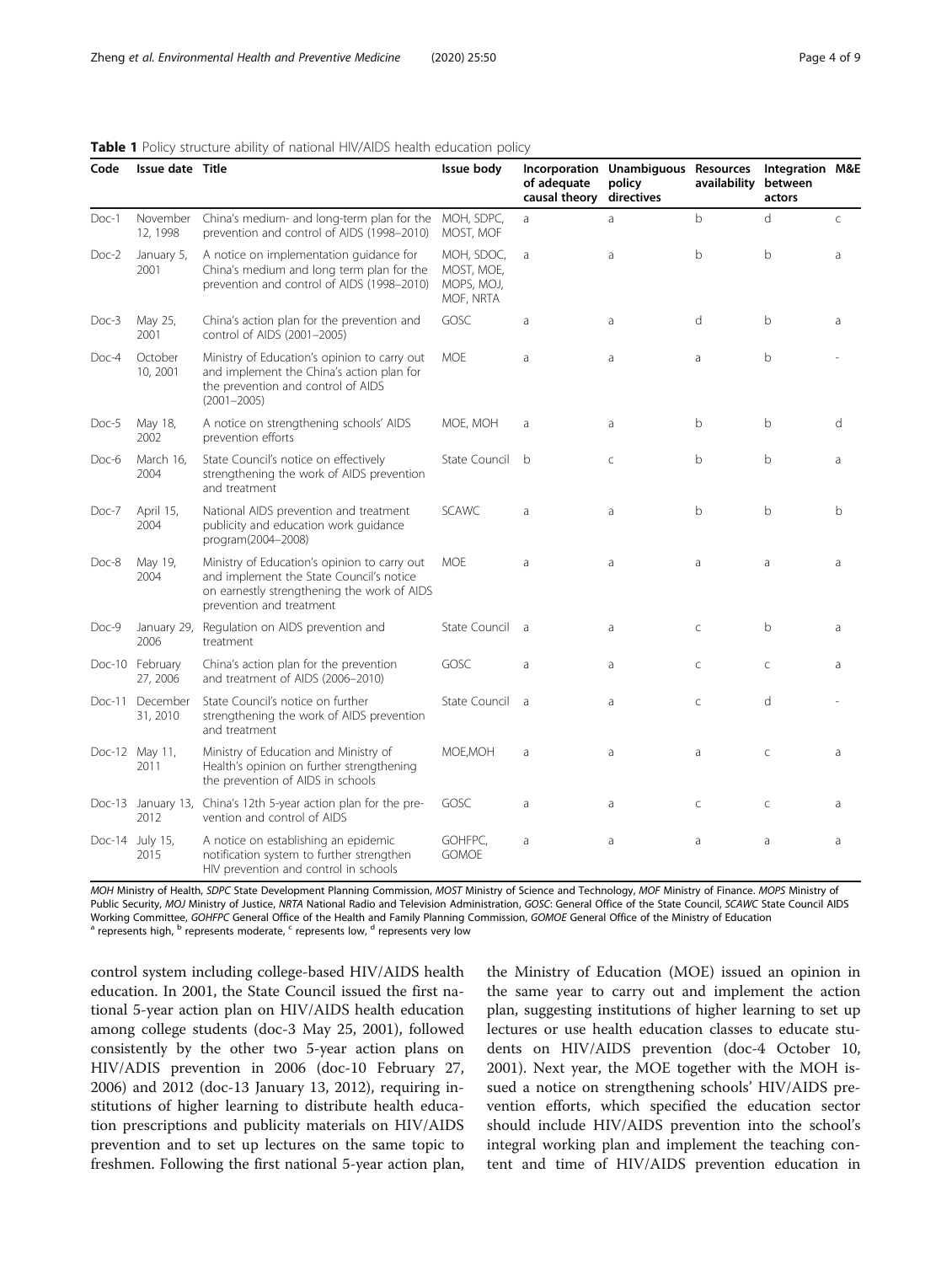|            | Code Issue<br>date  | <b>Title</b>                                                                                                                                                                                                                | Issue body                                                                     | Incorporation of adequate Unambiguous policy Resources<br>causal theory | directives | availability | Integration<br>between actors | M&E          |
|------------|---------------------|-----------------------------------------------------------------------------------------------------------------------------------------------------------------------------------------------------------------------------|--------------------------------------------------------------------------------|-------------------------------------------------------------------------|------------|--------------|-------------------------------|--------------|
| Doc-<br>15 | February<br>9, 2003 | Notice of the General<br>Office of the Beijing<br>Municipal People's<br>Government on the<br>issuance of the<br>implementation<br>program of the Beijing<br>action plan on<br>prevention and control<br>of AIDS (2003-2005) | The General<br>Office of the<br>Beijing<br>Municipal<br>People's<br>Government | $\overline{a}$                                                          | a          | $\subset$    | C                             | a            |
| Doc-<br>16 | April 10,<br>2007   | Beijing Education<br>Committee's notice to<br>strengthen the health<br>education work on<br>prevention of AIDS in<br>schools                                                                                                | Beijing<br>Municipal<br>Commission<br>of Education                             | a                                                                       | a          | a            | a                             | a            |
| Doc-<br>17 | October<br>10, 2011 | Notice of Beijing<br>Municipal People's<br>Government on further<br>strengthening AIDS<br>prevention and<br>treatment                                                                                                       | The General<br>Office of the<br>Beijing<br>Municipal<br>People's<br>Government | $\overline{a}$                                                          | a          | $\mathsf{C}$ | a                             | a            |
| Doc-<br>18 | August<br>8, 2012   | Beijing's 12th 5-year<br>plan for AIDS control<br>and prevention                                                                                                                                                            | The General<br>Office of the<br>Beijing<br>Municipal<br>People's<br>Government | $\overline{a}$                                                          | a          | C            | a                             | <sub>b</sub> |

<span id="page-4-0"></span>

| Table 2 Analysis of Beijing policy's ability to structure implementation |  |
|--------------------------------------------------------------------------|--|
|--------------------------------------------------------------------------|--|

<sup>a</sup> represents high, <sup>b</sup> represents moderate, <sup>c</sup> represents low, d represents very low.

each school section while the health sector should provide technical supports and services for the education sectors (doc-5 May 18, 2002). In 2004, the State Council issued a notice on effectively strengthening the work of HIV/AIDS prevention and treatment, urging the health sector to include HIV/AIDS prevention and treatment knowledge into the teaching plan of institutions of higher learning (doc-6 March 16, 2004).

Soon after this, the State Council AIDS Working Committee (SCAWC) started a national guidance program on publicity and education work in HIV/AIDS prevention and treatment (doc-7 April 15, 2004), setting up a framework of HIV/AIDS publicity and education at colleges with clear quantitative objectives and multiple channels. This nationally sustainably adopted framework included the following aspects in HIV/AIDS prevention at colleges: training for school doctors and health education teachers, distribution of health education prescriptions for freshman, offer specific lectures and integrated it into health education classes, exhibition of relevant reading materials at library and reading room, and publicity through campus propaganda columns. It indicated by 2005; 100% of colleges should conduct health education on HIV/AIDS prevention with at least 1 lesson per academic year. MOE also issued an opinion to carry out and implement the State Council's notice on earnestly strengthening the work of HIV/AIDS prevention and treatment, which restated these objectives proposed by the SCAWC guidance program.

By the year of 2006, the State Council issued its first regulation on HIV/AIDS prevention and treatment, stipulating the legal liabilities of People's Governments at all levels and the health sector while requiring the education management department to guide and supervise colleges to include HIV/AIDS prevention and treatment knowledge into relevant courses and carry out relevant education activities after classes but no legal liability was stipulated (doc-9 January 29, 2006).

In 2011, the MOE and the MOH together issued an opinion further strengthening the prevention of HIV/ AIDS in schools (doc-12 May 11, 2011), setting targets on colleges' conduction of HIV/AIDS health education of 100% and students' master of comprehensive knowledge on HIV/AIDS prevention and treatment of 90% by the year of 2015 (doc-12 May 11, 2011). Four years later in 2015, the MOE and the NHFPC issued a notice on establishing an epidemic notification system to further strengthen HIV/HIV prevention and control in schools, stating that colleges should establish a working mechanism between the Dean's Office, Student Office, Youth League Committee, School Infirmary, and other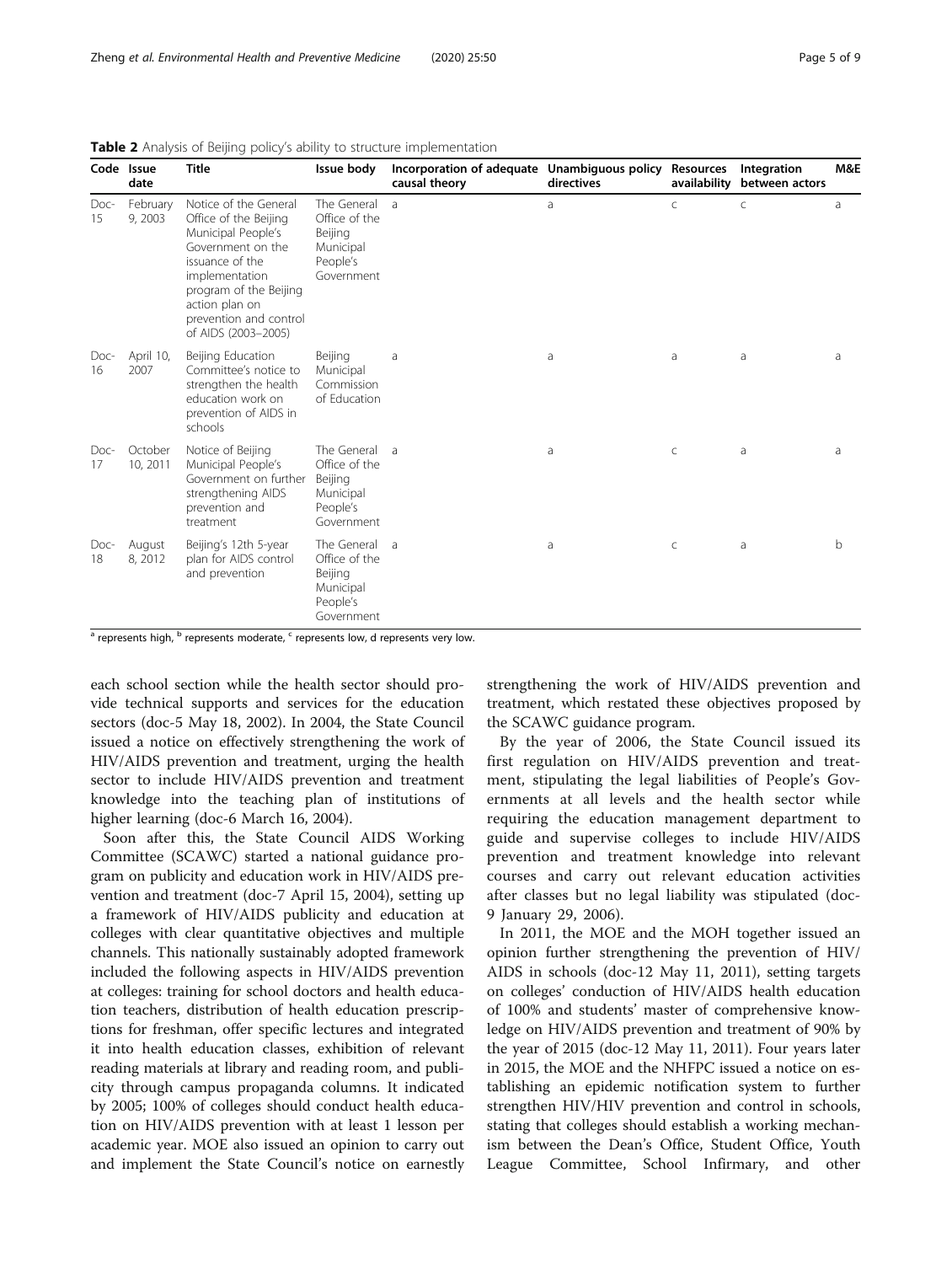departments to jointly promote the prevention of HIV/ AIDS education (doc-14 July 15, 2015).

# Adolescent college students' perceived impact of policy outputs

There were 1800 and 2001 participants in 2006 and 2016. In 2006, 59.61% of participants were female and in 2016, and 39.65% of participants were female in 2016. Regarding major, 22.83% and 19.69% were medical students in 2006 and 2016, respectively. In total, 51.38% of adolescent college students reported there were HIV/ AIDS education activities carried out by their afflicted colleges with 71.14% and 39.80% in 2006 and 2016, respectively. Binary logistics showed that adolescent college students participated in the survey in the year of 2016 had 0.34 times of odds of perceiving HIV/AIDS education carried out at their colleges than those in 2006 (95% CI 0.25–0.43, P < 0.001) after controlling the following factors: year of the survey (2006/2016), gender, and major, indicating the decline of perceiving of HIV/ AIDS education in colleges by students during these 10 years. Compared with the targets set by the national policies (doc-7 April 15, 2004, and doc-12 May 11, 2011), which require 100% of colleges to provide HIV/AIDS education by 2005 and by 2015, there remained a huge gap.

For participants who reported there was HIV/AIDS education provided their afflicted college, school associations (e.g., Red Cross Society) accounted for nearly 40% as sponsors of these activities, and there was no significant difference between 2006 and 2016 (Table 3). Activities sponsored by the School Infirmary and the Dean's Office had showed significant increases during these 10 years while the Student Office and the Youth League Committee showed great decrease during the same period. It is noteworthy that more than a quarter of students reported they had no idea about the sponsors of AIDS education in their colleges.

In terms of the main channels of HIV/AIDS education perceived by students (Table [4](#page-6-0)), lecture, publicity material, and peer education ranked as top 3 ways, though they all experienced a significant decrease from 2006 to 2016. These 10 years witnessed elective course and compulsory course to play a growing role in providing HIV/ AIDS education in colleges. In sum, more than 80% of students reported lecture or course as their main channels in receiving HIV/AIDS education while only 31.48% of students they received information on HIV/AIDS on the window and bulletin board in colleges, merely half of the target in 2005 of 70% (doc-7 April 15, 2004) and far below the 85% target in 2008 (doc-7 April 15, 2004).

# Actual impacts of policy outputs

In total, 50.00% and 40.42% of students interviewed in 2006 and 2016, respectively, had comprehensive HIV knowledge by correctly answering all 5 UNGASS questions (Table [5](#page-6-0)). Mean score of all 5 UNGASS questions in 2016 (4.20, 95% CI 4.14–4.25) was significantly lower than that in 2006 (4.00, 95% CI 3.96–4.04) ( $F = 34.709$ ,  $P < 0.001$ ), indicating lower awareness of essential facts about HIV transmission among students, far from reaching the target more than 90% of the students master the knowledge of comprehensive prevention and treatment of HIV/AIDS by 2015 (doc-12 May 11, 2011). Logistics analysis showed that after controlling other factors, students received HIV/AIDS education before college (OR  $= 1.39, P < 0.001$  or at college (OR  $= 1.35, P < 0.001$ ) had a higher OR of correctly answering all UNGASS questions.

# **Discussion**

To the best of our knowledge, this is the first study to review college-based HIV/AIDS education policy in China and Beijing, to analyze the ability of policy to structure implementation, and to assess adolescent college students' perceived and actual impact of policy outputs. In total, fourteen pieces of national policy and four pieces of Beijing's policy were identified. Policy's ability to structure implementation was at a moderate level. The percentage of students in Beijing who ever perceived HIV/ADIS education at colleges decreased from 71.14 to 39.80% and the percentage of students with comprehensive knowledge of HIV/AIDS dropped from 50.00% in 2006 to 40.42% in 2016.

**Table 3** Sponsors of HIV/AIDS health education perceived by adolescent college students (%)

| <b>Sponsors</b>        | 2006  | 2016  | <b>Difference</b> | <b>Total</b> |        | P       |
|------------------------|-------|-------|-------------------|--------------|--------|---------|
| School Associations    | 37.23 | 40.60 | 3.37              | 38.86        | 2.798  | 0.094   |
| School Infirmary       | 26.11 | 34.86 | 8.75              | 30.34        | 21.237 | < 0.001 |
| <b>Unknown</b>         | 24.88 | 27.54 | 2.66              | 26.16        | 2.145  | 0.143   |
| Student Office         | 21.09 | 9.89  | $-11.20$          | 15.68        | 55.624 | < 0.001 |
| Youth League Committee | 21.17 | 5.47  | $-15.70$          | 13.59        | 122.96 | < 0.001 |
| Dean's Office          | 11.20 | 14.92 | 3.71              | 13.00        | 7.148  | 0.008   |
| Others                 | 2.14  | 0.88  | $-1.26$           | 1.53         | 2.544  | 0.111   |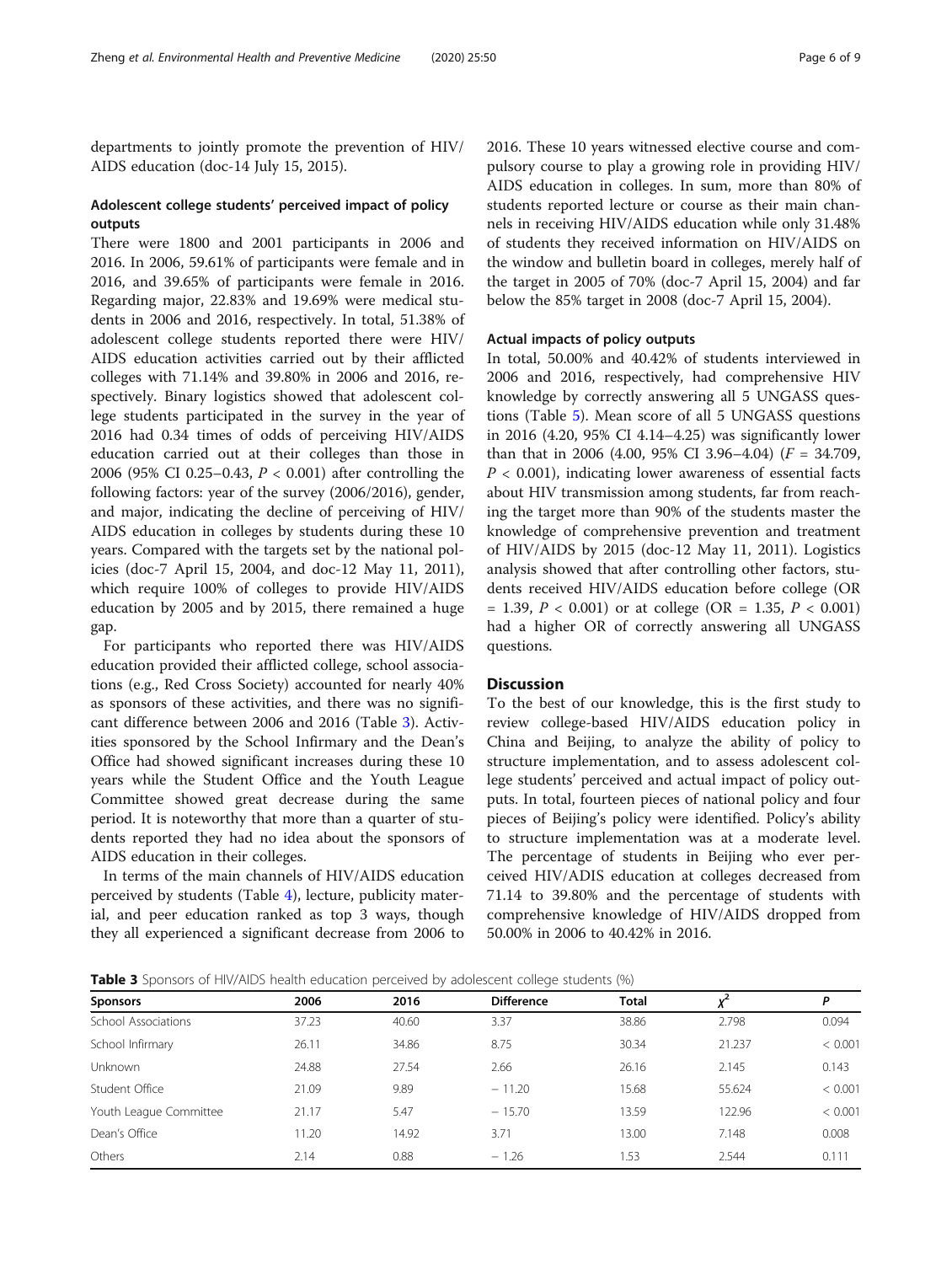| Main channel              | 2006  | 2016  | <b>Difference</b> | <b>Total</b> |         | Ρ       |
|---------------------------|-------|-------|-------------------|--------------|---------|---------|
| Lecture                   | 65.26 | 46.57 | $-18.69$          | 56.26        | 82.635  | < 0.001 |
| Elective course           | 17.95 | 28.58 | 10.64             | 23.07        | 37.106  | < 0.001 |
| Compulsory course         | 13.23 | 18.52 | 5.29              | 15.78        | 12.249  | < 0.001 |
| Lecture or Course         | 83.67 | 89.70 | 6.04              | 87.44        | 37.335  | < 0.001 |
| Publicity material        | 54.01 | 47.20 | $-6.82$           | 50.73        | 10.823  | 0.001   |
| Peer education            | 45.00 | 20.30 | $-24.69$          | 33.10        | 160.304 | < 0.001 |
| Window and bulletin board | 32.34 | 30.54 | $-1.80$           | 31.48        | 0.872   | 0.350   |
| Others                    | 1.16  | 2.05  | 0.89              | 1.59         | 2.982   | 0.084   |

<span id="page-6-0"></span>Table 4 Main channels of HIV/AIDS health education in 2006 and 2016 (%)

Results of the policy review showed that the State Council had been playing an active role since 2001 in comprehensive policy on the prevention and control of HIV/ AIDS, including action plans, regulation, and notices. It is noteworthy that the MOE issued an implementation plan subsequently and had been working closely with the MOH/NHFPC in issuing policy on the school-based HIV/ AIDS prevention and control. The Beijing Municipal People's Government also followed the steps of the State Council in issuing action plans for HIV/AIDS control and prevention since 2003. Overall, HIV/AIDS prevention and control at college drew comparative attention from the national and Beijing's government. The education sector was the primary executive department in HIV/AIDS prevention and control in college with technical supports from the health sector.

Though there was no previous study exploring the ability of policy to structure implementation in collegebased HIV/AIDS health education, He et al. [\[13](#page-8-0)] summarized the challenges encountered in conducting HIV/ AIDS health education practices at colleges. Financial and human resource insufficient was identified as one of the major challenges, which was consistent with the results of policy content review. He et al. also pointed out that the engagement of professionals in collegebased HIV/AIDS health education was not enough.

Li reported in 2007 that 58.4% of students had ever perceived health education on HIV/AIDS prevention at their colleges [\[14](#page-8-0)], which was lower than the 2006 rate of 71.14% in our study. As our sample was origin from college students in Beijing, the capital city of China, where higher policy compliance and better implementation might be observed than Li's study with a national average level.

Adolescent college students' awareness of HIV/AIDS transmission using the UNGASS indicators in this study shared similarities with previous research [[15](#page-8-0)–[18](#page-8-0)]: college students' awareness of reducing risk of HIV transmission by having sex with one partner was the best among all five categories while their awareness of mosquito bites not as HIV transmission was the worst. A national study in 2004 showed that 29.8% of surveyed college students in China correctly answered all 5 UNGASS questions on HIV prevention and transmission [[19\]](#page-8-0). Similar results were found in population-based surveys in low- and middle-income countries in 2012 that 24% of young women and 36% of young men responded

|  | Table 5 Adolescent college students' HIV/AIDS knowledge level using UNGASS questions [n (%)] |  |  |  |
|--|----------------------------------------------------------------------------------------------|--|--|--|
|  |                                                                                              |  |  |  |

| <b>UNGASS</b> question                                                                                               | 2006            | 2016            | $x^2$   | P                | <b>Total</b>    |
|----------------------------------------------------------------------------------------------------------------------|-----------------|-----------------|---------|------------------|-----------------|
| <b>Q1</b> : Can the risk of HIV transmission be reduced by having sex with only one faithful,<br>uninfected partner? | 1703<br>(97.48) | 2763<br>(93.12) | 41.88   | $\lt$<br>0.001   | 4466<br>(94.74) |
| <b>Q2</b> : Can the risk of HIV transmission be reduced by using condoms?                                            | 1626<br>(93.07) | 2622<br>(88.37) | 27.287  | $\,<\,$<br>0.001 | 4248<br>(90.11) |
| Q3: Can a healthy-looking person have HIV?                                                                           | 1522<br>(87.17) | 2603<br>(87.79) | 0.388   | 0.533            | 4125<br>(87.56) |
| <b>Q4</b> : Can a person get HIV from mosquito bites?                                                                | 1132<br>(64.76) | 1669<br>(56.14) | 33.907  | $\,<\,$<br>0.001 | 2801<br>(59.33) |
| <b>Q5:</b> Can a person get HIV by sharing a meal with someone who is infected?                                      | 1570<br>(89.87) | 2345<br>(79.06) | 91.27   | $\,<\,$<br>0.001 | 3915<br>(83.07) |
| All correct                                                                                                          | 900<br>(50.00)  | 1213<br>(40.42) | 41.907  | $\lt$<br>0.001   | 2113<br>(44.01) |
| <b>Mean of UNGASS score</b>                                                                                          | 4.20            | 4.00            | 34.709* | $\,<\,$<br>0.001 | 4.07            |

\*F value was provided to compare the mean difference between two groups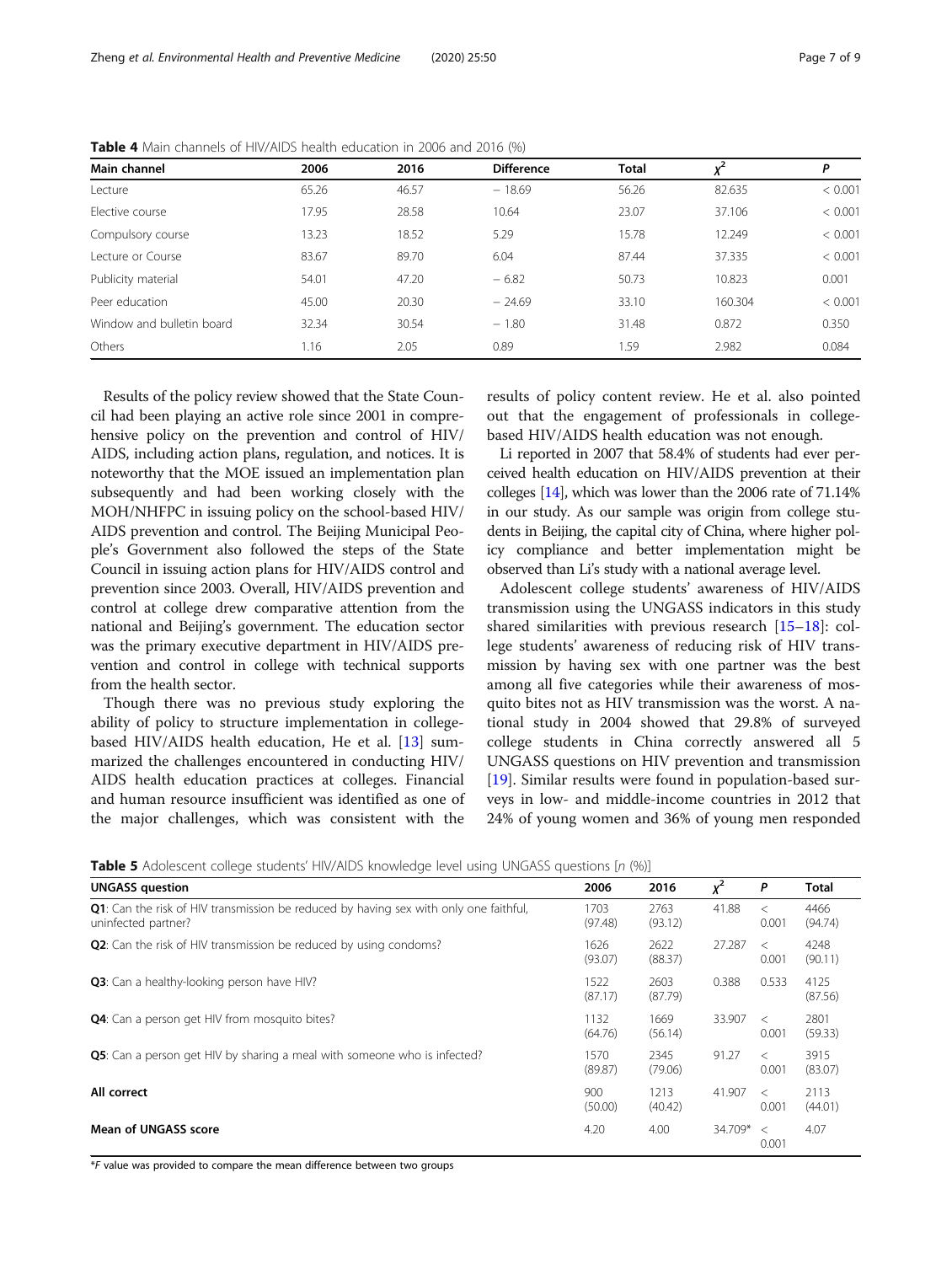<span id="page-7-0"></span>correctly for five questions on HIV prevention and HIV transmission [[20\]](#page-8-0). Compared with these, the current study indicated that adolescent college students in Beijing had a higher awareness of HIV prevention and transmission of 44%.

This study identified a decline of policy outputs, both in adolescent college students' perceived policy outputs and actual impact of policy outputs in 2016 compared with those of 2006. Adolescent college students who participated in the 2016 survey had 0.34 times and 0.75 times of odds of perceiving HIV/AIDS health education at their colleges and correctly answering all UNGASS questions than those in 2006, respectively. This was coincided with the decline of policy introduction from 2006 afterwards, indicating the gradual erosion of policy support. The comparatively lower odds students perceived HIV/AIDS health education than that of correctly answering all UNGASS questions indicating though students' perception of HIV/ AIDS health education declined dramatically, their HIV knowledge declined comparatively slighter. This might be due to the changing information acquiring channel as in 2016; students might use the Internet and mobile phone to acquire relevant knowledge without taking part in the traditional HIV/AIDS health education.

Thus, this study advocates further policy development to consider social mobilization and the whole government approach. Social mobilization aims at raising awareness, motivating stakeholders, and advocating human and financial resources that need to be adopted through the internet, mass and new medias, and other traditional channels to reach college students, teachers and staffs, the government, and other stakeholders, such as civil society organizations. According to a 2018 survey [[21\]](#page-8-0), mobile phone has become the 1st expected channel of publicity and education by Chinese residents, indicating mobile phone-based new medias, such as the WeChat with 963 million active users by June 2017 [\[22](#page-8-0)], could be the best way for health education. Besides, the whole government approach should be employed to integrate action across sectors in future policy and system development in this area. In addition to the leadership of the education sector, the health sector should be involved to provide technical supports and the financial sector needs to participate in financing guarantees and innovations. Furthermore, monitoring and evaluation should also be put emphasis on. Ensuring that policymaking is informed by sound evidence on what works is essential to achieve key long-term objectives. Mechanism of monitoring and evaluation should be incorporated into policy documents, and a routine data collection system should also be established and maintained. Capacity building of monitoring and evaluation is also needed.

However, this study had some limitations. Firstly, due to time constrain, we only analyze policy's ability to structure implementation, other sets of variables in the framework, including the tractability of the problem, non-statutory variables affecting implementation, and stages in the implementation process, were not included in the current study, which might limit the understanding of policy implementation. Secondly, this study only considers HIV/AIDS health education sponsored by departments in colleges without including college activities initiated by sponsors outside colleges such as CDCs, which might limit our understanding of the whole picture. However, activities initiated by sponsors outside colleges are generally temporary activities rather than regular ones so not including these activities might not have a great impact on our results. Lastly, this study did not employ methods such as interview and we suggest future research to use this approach to better understand policy implementation process.

#### Conclusions

The college-based HIV/AIDS education had drawn considerable attention from the Chinese government while the policy ability to structure implementation was moderate and the policy outputs were far below the targets set by relevant policies. This study highlighted the importance of policy evaluation and the need for further research on HIV/AIDS education policy in China.

#### Supplementary information

Supplementary information accompanies this paper at [https://doi.org/10.](https://doi.org/10.1186/s12199-020-00890-5) [1186/s12199-020-00890-5](https://doi.org/10.1186/s12199-020-00890-5).

Additional file 1:. Policy structure ability grading. Table A1 Policy structure ability grading system.

#### Abbreviations

AIDS: Acquired immunodeficiency syndrome; HIV: Human immunodeficiency virus; MOE: Ministry of Education; MOH: Ministry of Health; SCAWC: State Council AIDS Working Committee; STD: Sexual transmitted diseases; UN: United Nations; UNAIDS: Joint United Nations Programme on HIV/AIDS; UNGASS: United Nations General Assembly Special Session; WHO: World Health Organization

#### Acknowledgements

The authors gratefully acknowledge the participation of teachers and graduates from the Department of Social Medicine and Health Education, Peking University, in the two cross-sectional surveys. The authors would like to thank Yahui Sun from the Beijing Jiaotong University and Fubin Zhang from Beijing University of Civil Engineering and Architecture for their incredible efforts in organizing the 2016 survey.

#### Authors' contributions

S. Y. contributed to the study concept and had full access to all the data in the study. S.Y. and Z.Y. take responsibility for the integrity of the data and interpreted the findings and drafted the article. Z. X. contributed to data analysis. S. X. and C. C. interpreted the data. All the authors contributed to the critical revision of the article for important intellectual content. The corresponding author attests that all listed authors meet authorship criteria and that no others meeting the criteria have been omitted. The authors read and approved the final manuscript.